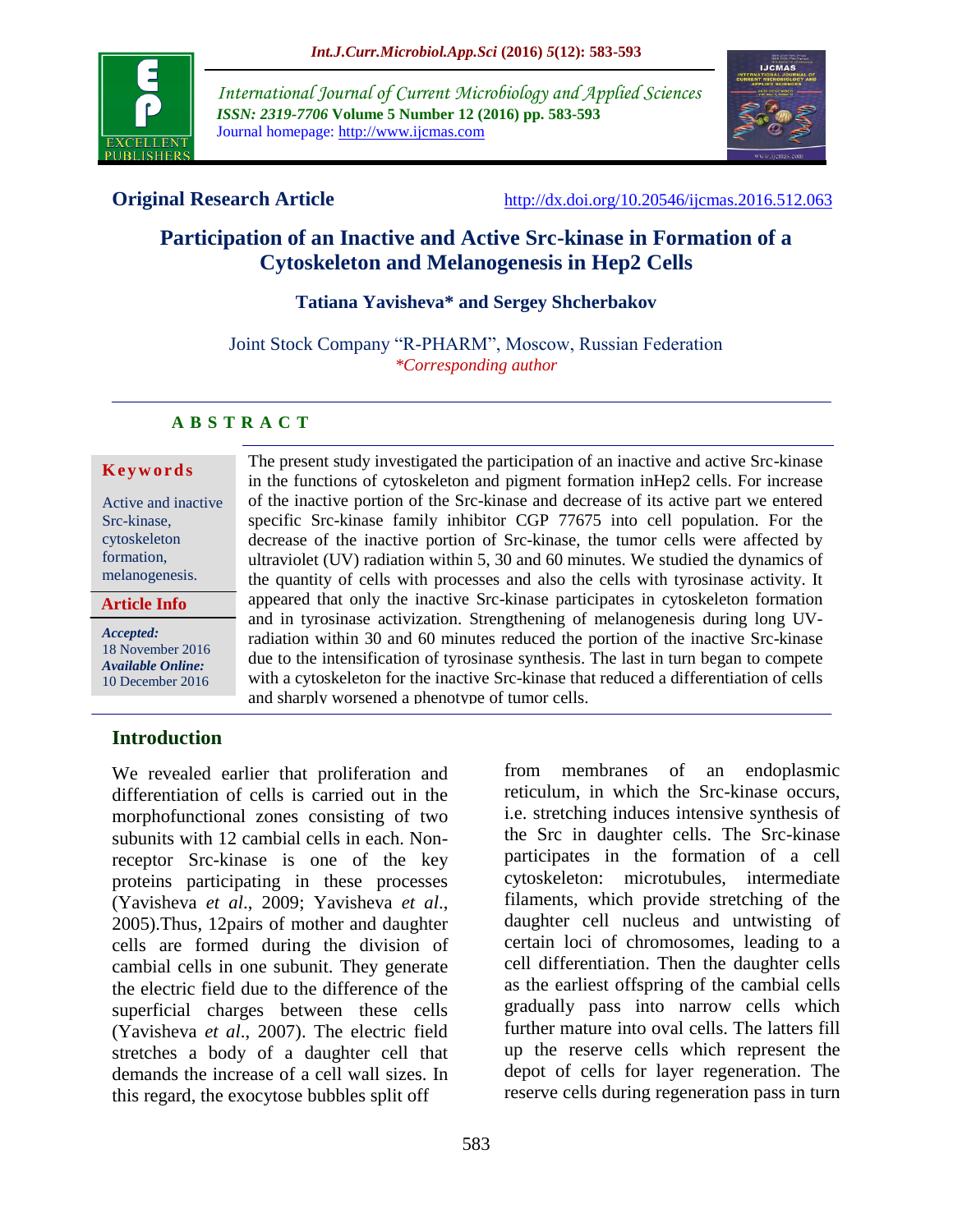into transitional and elongated cells. The last directly enter into mitosis and further mature to final cells. Interestingly, that at the moment of the daughter cell stretching in the electric field there is not only cytoskeleton formation, but also an activization of tyrosinase activity of a cell occurs (Yavisheva *et al*., 2012). Therefore, the Srckinase participates simultaneously in cytoskeleton construction and activization of daughter cell tyrosinase. These two functions are very important in the cell, because the change of one of them leads to violations of the another.

The Src-kinase represents large allosteric enzyme which can be exposed to conformational changes depending on extracellular or intracellular signals. At the same time enzyme gets an active or inactive state (Sichun *et al*., 2008).. In the active state the Src-kinase phosphorylates manyproteins participating in proliferative process and also protein p190RhoGAP which inactivates RhoA (one of small Gproteins). The latter participates in regulation of actincytoskeleton (Arthur *et al*., 2000; Brunton *et al*., 2004). Therefore the research aim was to reveal in what state (active or inactive) the Src-kinase participates in functions of a cytoskeleton formation and melanogenesis and how the proportion between an active and inactive Src-kinase can influence on these functions. For this purpose we strengthened the activity of the Src-kinase by means of UV-radiation of Hep2 cells and investigated a cytoskeleton and melanogenesis in cells. The quantity of the inactive Src-kinase was increased due to entering of Src-kinase inhibitor.

## **Materials and Methods**

Cultivation of cells: For studying of the active and inactive Src-kinase participation in processes of cytoskeleton formation and melanogenesis we used the human Hep2 carcinoma cells. Cells were cultivated in DMEM (Paneco, Moscow) containing 10% fetal bovine serum (FBS) (Biosera, France), 200 mM L-glutamin and 50µg/ml gentamycin.. The cells were incubated in cell culture flasks  $25 \text{ cm}^2$  in area at 37 °C in the atmosphere of 5% CO2. When the confluent condition was reached, the cells were transferred on standard slides. Slides with the cells were placed in sterile Petri dishes with DMEM of the above-mentioned composition, stored in stove at 37°Cuntil they reach a subconfluent state.

For suppression of the Src-kinase activity the Src-kinase family inhibitor CGP 77675 was added in 3 dishes with cells in DMEM in concentration 1 mM at  $37 \degree$  C.

For the purpose of the Src-kinase activation other 3 dishes with the cells were radiated with an ultra-violet lamp within 5, 30 and 60 minutes with the further incubations at 37 ° C in the atmosphere of 5% CO2. We used two bactericidal lamps (Philips, special TUV 301).

The next day the slides with the cells were washed twice in PBS and fixed in 10% formalin within 20 minutes. Then we prepared the received material by the following techniques. In one part of preparations we defined tyrosinase activity of cells. For this, slides with the cells were placed in incubatory solution (0,3% DOPA + the phosphatic buffer) at 37  $\degree$  C for 3 hours. Brown-black colored granules pointed to the contents of tyrosinase in cells. For definition of pigment function of cells we counted the quantity of the cells with tyrosinase activity without processes; and for the purpose of studying of a cytoskeleton formation we counted the quantity of cells with processes, having tyrosinase activity, in 25 visual fields (Ob.x40, Oc.x10) and then determined average value of each parameter.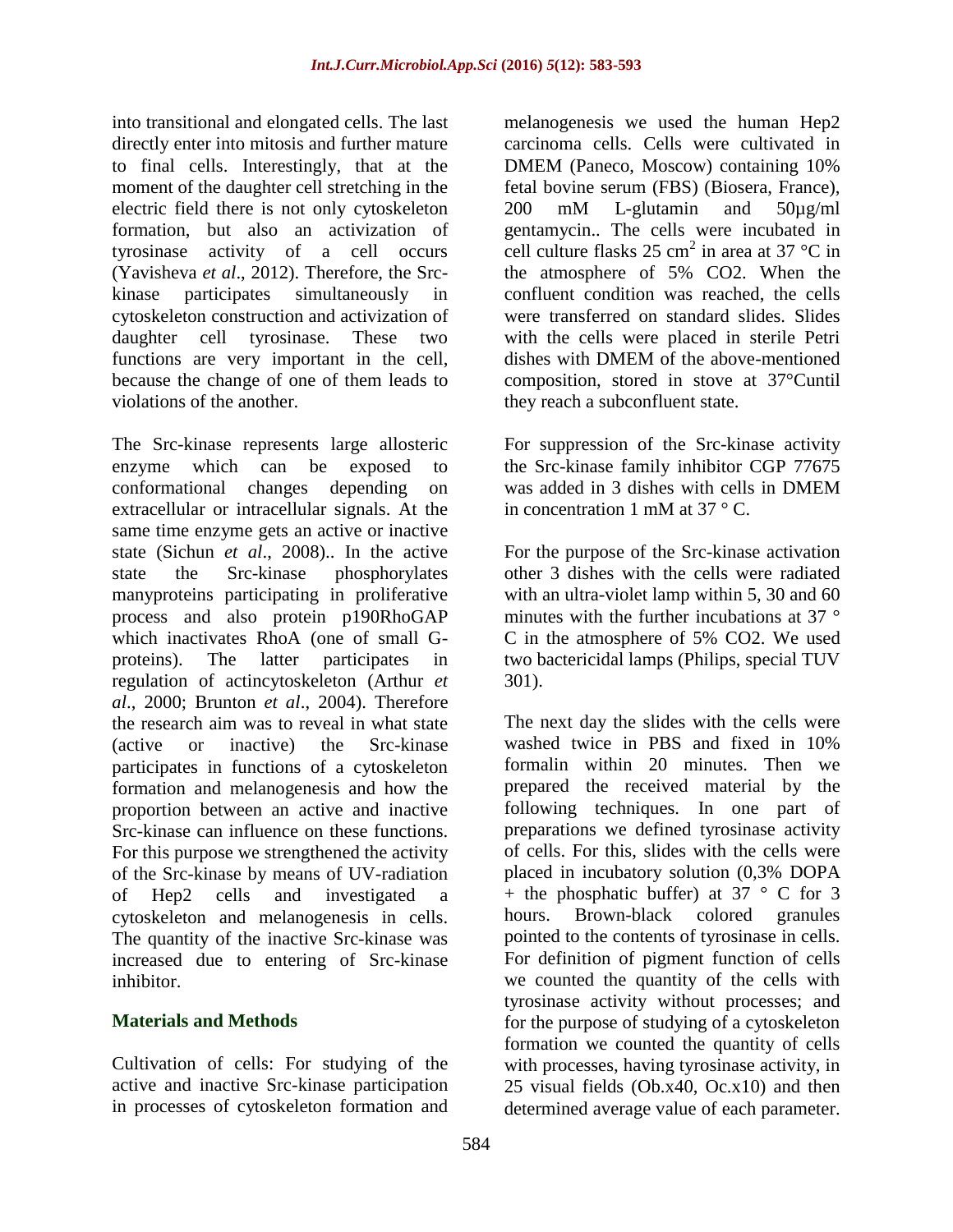The same cells without any actions were used as control. The obtained data processed statistically with use of nonparametric criterion of Wilcoxon-Mann-Whitney (Gubler *et al*., 1973).

Other part of preparations was stained with Mayer's haematoxylin with in 1 minute for a morphofunctional research of tumor cells population by the method of the automated morphometry. The analysis was carried out on the image analyzer ("MultiMeter", Russia). Studying of the intensively proliferating populations of cells was carried out on histograms of cells distribution with respect to their degree of ellipticity (DE) by the method, developed by us (the patent in process). The series of cells were formed of classes in such a way that all classes within the same series were very close to each other due to their percentage. The series were called according to the DE of cells (Yavisheva *et al*., 1996).

Narrow cells are one of the earliest offspring of cambial cells with the smallest values of DE from 0, 1077 to 0, 2615. These cells gradually pass into oval with DE from 0,6124 to 0,7846. The last transform into the reserve cells, filling up their depot.

Reserve cells (DE 0, 5774) occupy the greatest percent among all the cells and are a peculiar depot on population regeneration.. During the increase of proliferative activity these cells gradually pass into transitional (DE 0,4154-0,5692) and then into elongated cells (DE from 0,2615 to 0,4154).The elongated cells directly enter into mitosis. On reaching 30% there is a jump, i.e. a part (5%) of these cells synchronously enter into mitosis. As a result round cells which mature further to final cells turn out.

Besides, for comparison of area change of the cells under various influences we measured this parameter in pixels.

In each concrete case we investigated 2-3 thousand of cells. The quantity of cambial cells we measured by the number of narrow cells, because cambial cells have very short synthetic period that complicates their calculation by the method of the automated morphometry.

## **Results and Discussion**

It is shown above that the daughter cell during stretching in the electric field passes through the stage of cytoskeleton formation and tyrosinase activization. We observed such picture not only in skin epidermis, but also in eye cornea anterior epithelium, in intestinal epithelium and other epithelia (Yavisheva *et al*., 2013). Because the tyrosinase activity is characteristic for the earliest offspring of cambial cells, it can influence on cytoskeleton formation.

Two series of experiments were carried out for the purpose of decrease or increase of the inactive Src-kinase portion inthe cells and identification of correlation between functions of cytoskeleton formation and melanogenesis, because we showed earlier that inactive Src-kinase takes part in both of these processes (Yavisheva *et al*., 2014).

We calculated the quantity of cells, which have the tyrosinase activity, but do not have processes, for the purpose of studying of melanogenesisin cells (further: the cells without processes); the cells with tyrosinase activity, which have processes – for a cytoskeleton research (further: cells with processes), and also total quantity of cells with tyrosinase activity. It is known that microtubules and microfilaments are an obligatory component of processes (Chentsov, 2005). Therefore the quantity of cells with processes can demonstrate the extent of cytoskeleton formation of cells.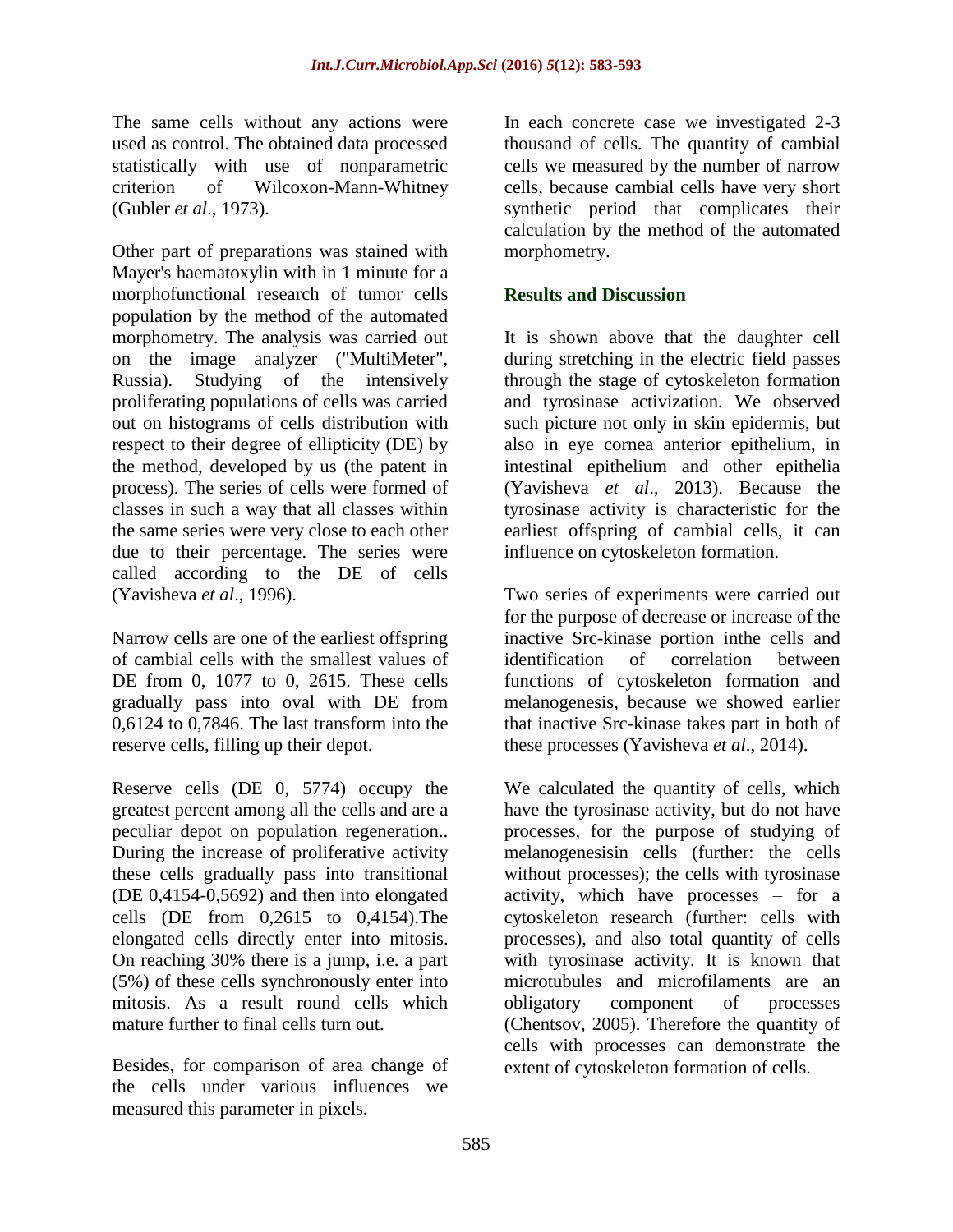In the first series of experiments we reduced a portion of the inactive Src-kinase in cells, and in these conditions investigated the state of cytoskeleton and the influence of tyrosinase activity on its formation. For this purpose the Hep2 cell population was subjected to ultra-violet radiation (UV) within 5, 30 and 60 minutes.

At influence on a cellular membrane UV initiates an oxidative stress and formation of active forms of oxygen (Netrunenko *et al*., 2007). It is known that the Src-kinase is the redox-sensitive molecule which actively reacts to action of the extracellular oxidants and different stresses: UV, an inflammation, an oxidative stress, etc. (Aikawa *et al*, 1997; Burova *et al*., 2003; Devary *et al*., 1992). Thyolgroups, being a part of the Src-kinase, are oxidizede asily, thus the spatial configuration of a molecule changes, that leads to activization of its kinase domain (Mallozzi *et al*., 2001). Therefore, the part of the inactive Src-kinase in the cell will fall at UV-radiation.

The research revealed, that after 5-minute UV-radiation the number of the cells with processes raises to 1,35 cells in comparison with control  $(0.95 \text{ cells})$ , and the total quantity of cells with tyrosinase activity decreases to 5,6 cells (in control 7,35 cells) (table 1, fig. 1).

However at increase of UV exposition time up to 30 and 60 minutes the accurate tendency of decrease in quantity of cells with processes was noted. If in control their number compounded 0,95cells, then at 30 minutes of UV-radiation - 0,4 cells, and at 60 minutes - only 0,2 cells. Along with it the total quantity of cells with tyrosinase activity continued to fall and at 30 minutes compounded 4,3cells, and 60 minutes  $-3,3$ cells (in control  $-7,35$  cells).

Thus, the quantity of the cells with processes in control compounded 12,9% of total number of cells with tyrosinase activity. At 5-minutes UV-radiation the number of the cells with processes sharply increased and reached 24.1%. Further at radiation within 30 minutes their quantity was strongly reduced to 9,3%, at 60 minutes – to  $6,1\%$  of total number of cells with tyrosinase activity. Therefore, the greatest fluctuations in quantity of cells with processes happened at 5 and 30 minutes of radiation. And, at 5 minute of UV, the increase in portion of the cells with processes was followed by reduction of cells without processes. The opposite picture was observed at 30 minutes of radiation: at decrease in portion of the cells with processes, the increase of cells without processes occurs.

It is shown above that UV, as an oxidant, increases the activity of the kinase domain of Src and reduces a part of inactive Src which is used for a cytoskeleton construction and tyrosinase activization. At 5-minutes UV-radiation the reduction of the part of the inactive Src-kinase caused compensatory strengthening of a cytoskeleton formation due to decrease of the tyrosinase activity.

We revealed earlier, that strengthening of a cytoskeleton formation leads to increase in cell stretching and additional synthesis of an inactive Src-kinase in cells (Yavisheva *et al*., 2013). In this regard the portion of the active Src-kinase will be small among the total enzyme. Therefore it will lead to a weak expression of protein p190RhoGAP which won't be able to reduce the RhoA activity. As a result the spasm of cells will amplify and proliferative activity of cells will decrease. So, the next days after 5 minutes radiation the reduction of the cells area to 32,3 pix was noted (in control - 41,2 pix). In connection with decrease in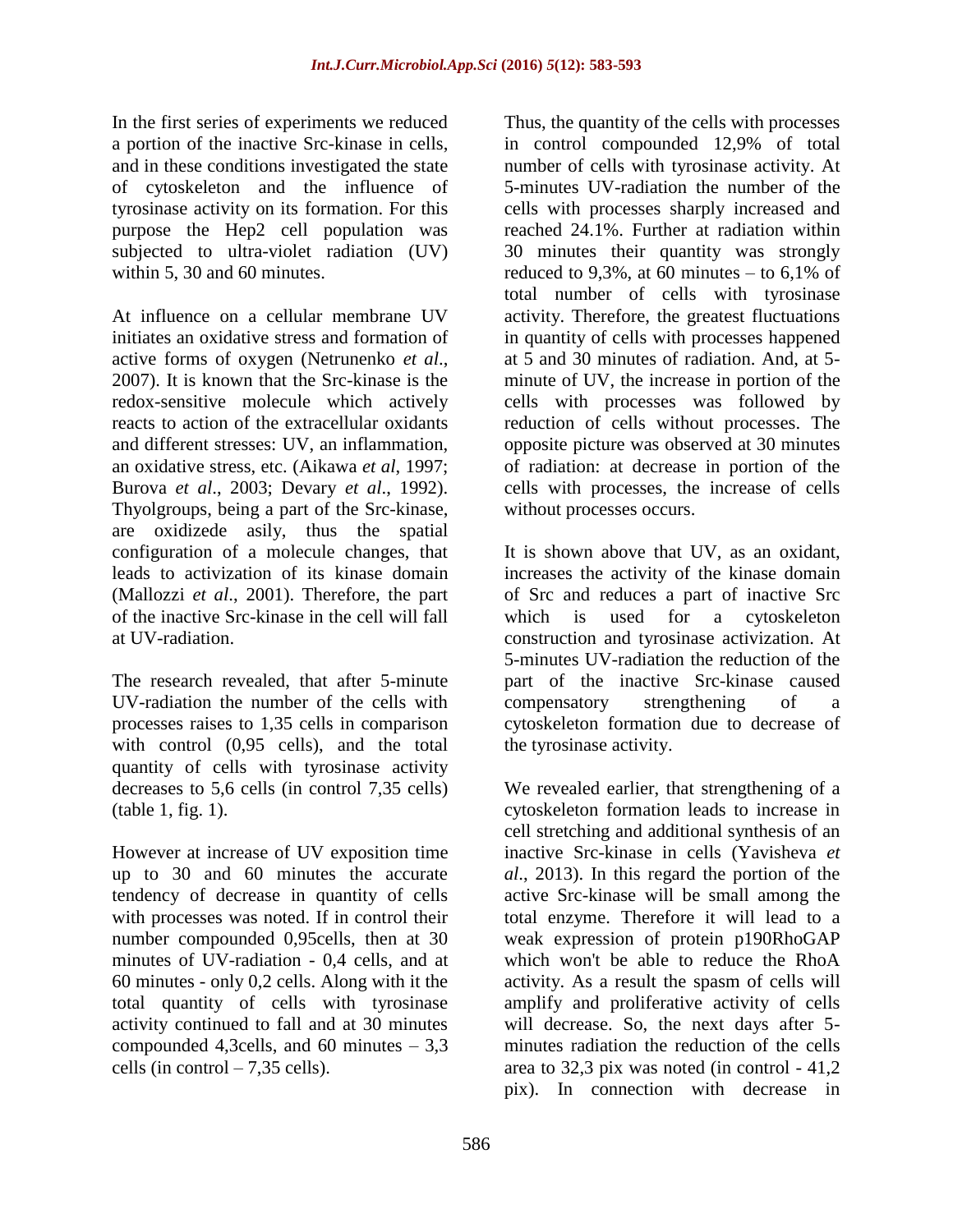proliferative activity, the density of cells at 5-minutesof radiation sharply dropped: the cells grew in the separate centers, merging only in some sites.

The next day in control the confluent growth of tumor cells was observed. Decrease in proliferative activity of cells led to reduction of cambial cells quantity in tumor tissue. Falling in number of narrow cells which are the earliest offspring of cambial cells to 6, 9% in comparison with control (9, 3%) testifies to it. At the same time there was no accelerated transition of narrow cells into oval, because in control and at UV their number is almost identical (21, 0-21,6%) (fig. 2).

Therefore, short, within 5 minutes UVradiation at first led to decrease in portion of an inactive Src-kinase, that caused strengthening of a cytoskeleton formation due to decrease of the tyrosinase activity. But then the inactive part of Src-kinase increases, that leads to the spasm of cells, decrease in proliferative activity of all the cells, including cambial that aggravated malignant process.

At longer influences (30 and 60 minutes) the ratio between both functions: cytoskeleton formation and melanogenesis, had other character. On the background of the decrease in total of cells with tyrosinase activity (to 4,3 at 30 minutes of UV and to 3,3 at 60 minutes of UV; in control  $-7$ , 35 cells) raising of the part of cells without processes was noted. So at 30 minutes of radiation their portion increased to 90,7%, and the cells with processes decreased to 9,3% (in control respectively 87,1 and 12,9%). At 60 minutes of UV-radiation the percent of cells without processes compounded 93,9%, and the cells with processes  $-6,1\%$ .

It is known that at increase in UV exposition time and dose there is an accelerated transition of uncolored predecessors of melanin into the colored forms (Borshchevskaya *et al*., 1999; Netrunenko *et al*., 2007). It strengthens formation of DOPA and DOPA-quinone from a tyrosine by the principle of feedback that demands the increase of tyrosinase synthesis. The increased quantity of tyrosinase will compete with a cytoskeleton for the inactive Src-kinase with the purpose for its activation, that will cause decrease in a cytoskeleton formation and a differentiation.

Really, the tyrosinase is inactive and can't oxidize tyrosine if the copper cations entering into its active center are in the oxidized form (Riley, 1993).Ions of copper are capable to an oxi-reduction and participate in oxidation-reduction processes. At the same time the reactions of substratum oxidation are accelerated by oxygen. Reduction of these ions can happen due to thiol groups of the proteins which are in the melanosomes. One of donors of nucleophilic groups is the Src-kinase which was found in the melanosomes as in the active state, and also in new-synthesized. The Src-kinase can be the donor of the thiols only in the inactive state, because SH groups in the active state of the Src are oxidized by the different oxidants.

Therefore, activation of a large number of new-synthesized tyrosinase is followed by significant increase in the portion of active Src-kinase and decrease in inactive. At the same time the rest part of the inactive Srckinase is distributed between a cytoskeleton and melanogenesis. Therefore, despite strengthening of tyrosinase synthesis in cells at long UV-radiation, the quantity of cells with tyrosinase activity continues to fall.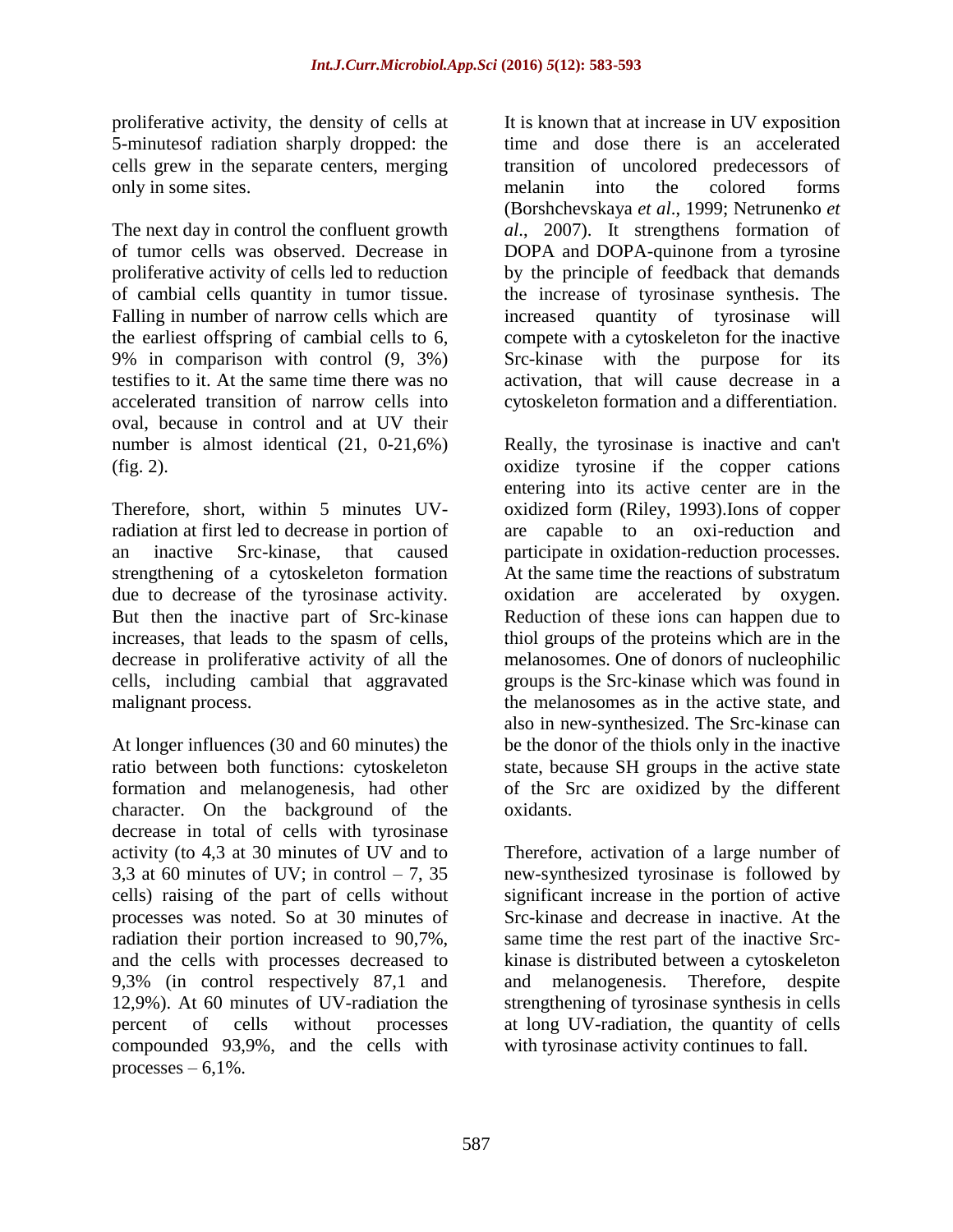Increase in a portion of the active Src-kinase at 30-and 60-minutesof UV-radiation due to activization of tyrosinase synthesis leads to increase in cells density. So, the next day after 30-minutes UV it began to increase, and after 60 minutes of radiation the cells layer reached a subconfluent state. It is connected with the fact that the active Srckinase reduces RhoA protein expression. Therefore the spasm of cells is expressed to a lesser extent here, than at 5-minutesof radiation that doesn't protect the proliferative activity of cells (fig. 3).

Extension of the cells area to 35 pix at increase of UV exposition time (30 and 60 minutes) in comparison with 32,3 pix at 5 minutesof radiation testifies to it. As a result at 30 and 60 minutes of radiation the number of the narrow cells which are the indicator of cambial cells existence came close to control (in experiment: 10,6% at 30 minutes, 9,2% at 60 minutes; in control: 9,3%) (fig. 2).

Along with this, at all three doses of radiation (5, 30, 60 minutes) the decrease in the rate of the transforming of the reserve cells off spring was observed. Thus, at UVradiation within 5, 30 and 60 minutes the number of transitional cells compounded 26,0-28,6%, and in control – 24,7%. At the same time the number of the elongated cells differed from control (25,1%) only a little and was 25,1-26,6%. It demonstrates that at influence of all doses of UV on tumor cells, the transforming of the transitional cells into elongated is slowed down, i.e. the way of maturing of cells suffers that aggravates malignant process. At the same time only at 30 and 60 minutes of radiation decrease in oval cells quantity to 19,1-20,0 was noted (in control 21,6), i.e. there was a delay of transition of narrow cells into oval. Therefore, at longer radiation within 30 and 60 minutes unlike short-term, violation of processes of cells differentiation happens at the earliest stages of cambial cells

proliferation. Thus, at short and longer UVradiation two different mechanisms, directed to decrease in the inactive Src-kinase in cells, operate. At short UV-radiation decrease happens directly due to oxidizing properties of UV, at increase in UV exposition time – due to the strengthening of tyrosinase synthesis.

In the second series of experiments we increased a part of the inactive Src-kinase by means of entering of CGP 77675 inhibitor in Hep2 cells. It blocks the ATP site in the Srckinase molecule and thus reduces the activity of its kinase domain (Breitenlechner *et al*., 2005).

The research showed that the quantity of the cells with processes increased to 2,6 cells in comparison with control (0,95 cells). Besides, the total number of cells with tyrosinase activity increased to 8,5 cells (in control without inhibitor  $-7.35$  cells) (fig. 4).

Therefore, the increase in the portion of the inactive Src-kinase at entering of inhibitor strength ened formation of the cell cytoskeleton, and the activity of its kinase domain is dispensable for this purpose. At the same time the part of the cells with processes among total of cells with tyrosinase activity compounded 30,6%, and a portion of cells without processesrespectively 69,4% (in control 12,9 and 87,1%).

In the previous work we showed that during the daughter cell cytoskeleton formation the new portion of the inactive Src-kinase is allocated with exocytose bubbles from Golgi apparatus (Yavisheva *et al*., 2009).On centrosome membranes together with other proteins: PI3K and γ-tubulin,it forms large protein complexes. The Src-kinase is one of the key proteins participating in the formation of microtubules as performing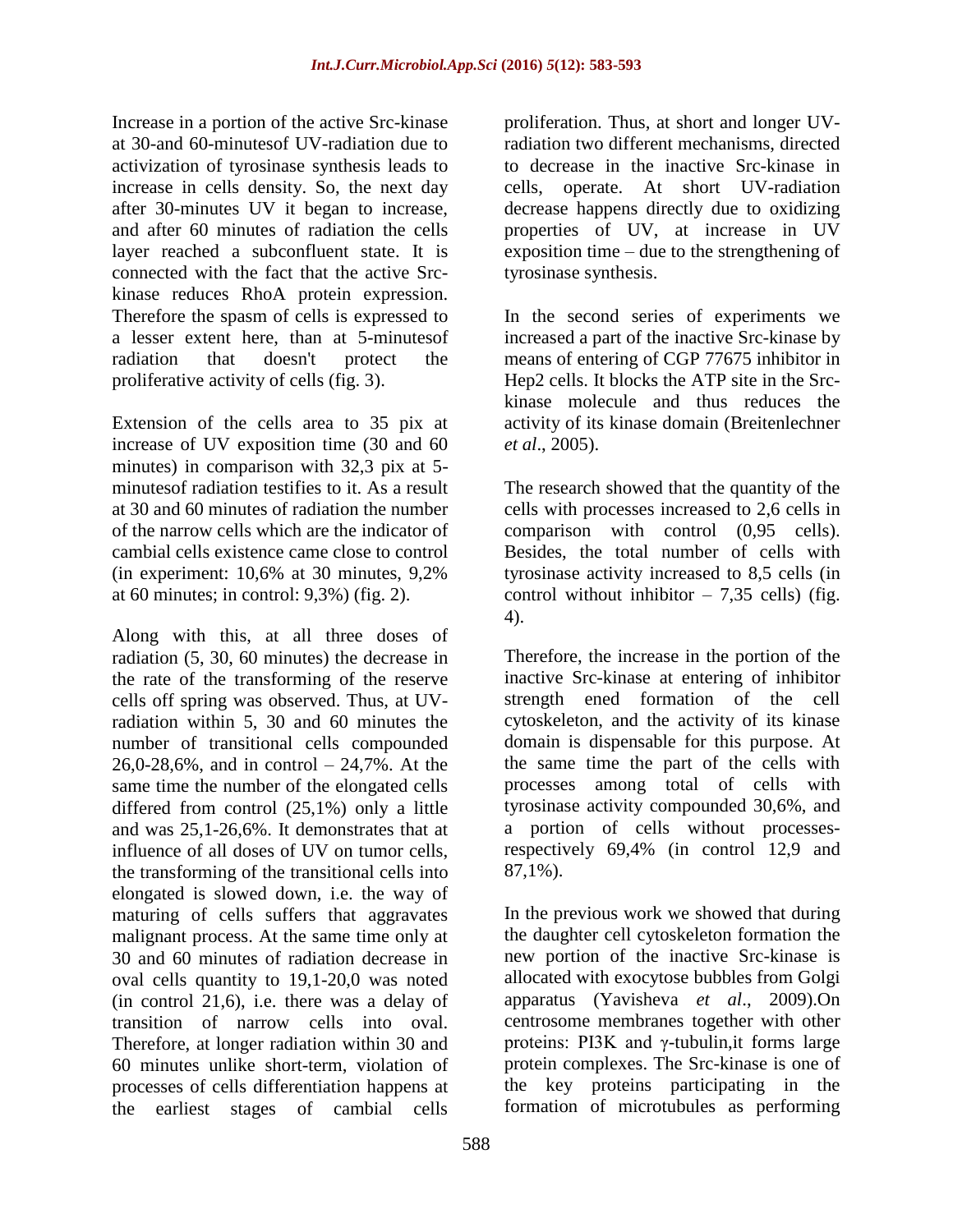protein cross-links, connects dimers of the tubulin in the uniform chain through its SH2 domains. Besides, the Src-kinase provides binding of a tubulin with membranes, and fixing of the ends of microtubules, because tubulin has no loci of linking with a membrane. But the Src-kinase has low affinity to a tubulin.

Therefore PI3K phosphorylates the tyrosine residues of tubulin, giving the chance of the SrcSH2 domains to join to the phosphotyrosine sites of a tubulin. And only after that there is an activization of the kinase lobe of Src. If in the moment of the microtubules formation the kinase lobe of Src was activated, it would reduce its affinity to tubulin in a bigger degree. In this case the Src-kinase would show first of all the kinase activity, but not the protein crosslinks. It would lead to falling of microtubules formation and decrease in cells differentiation, that is observed at viral carcinogenesis where v-Src constantly has high kinase activity(Kaplan *et al*., 1994).

Interestingly, that almost in all the samples after the inhibitor entering there is a jump, i.e. the synchronous division of the elongated cells (fig. 5)

At the same time the quantity of the elongated cells decreased to 16,4% (in control - 25,1%), and the number of round cells as a product of their division, increased to 10,6% (in control -7,1%). After that the population became monotonous, the average cell area increased in comparison with control that reduced cells density (fig. 3). Therefore, the inactive Src-kinase, participating in the cytoskeleton organization, synchronizes the cytokinesis. . However for further initiation of proliferation the active Src-kinase is essential, because it participates in phosphorylation of many proteins necessary for a mitosis. Really, at UV-radiation and in control gradual transition of reserve cells into the transitional and elongated cells was revealed, i.e. there was only a preparation for a mitosis (fig. 5).UV reduces a portion of the inactive Src-kinase, and increases of the active, therefore the proliferative activity of cells changes according to the dose of radiation. Hence, the activated Src, reacting to light, regulates the mitotic activity of cells in dependence of efficiency of the solar radiation including UV. Apparently, the Srckinase participates in organization of circadian and seasonal rhythms.

In conclusion, thus, the carried out research revealed that the most important functions of the cell – the cytoskeleton construction and, therefore, the differentiation, are carried out generally due to the inactive Src-kinase.

**Table.1** The quantity of the cells with processes and total cells with tyrosinase activity after UV irradiation and inhibitor application

| types of cells              | average quantity of cells in one vision field |             |                               |                 |             |
|-----------------------------|-----------------------------------------------|-------------|-------------------------------|-----------------|-------------|
|                             | control                                       | UV          | 30 <sup>1</sup><br><b>IIV</b> | <b>UV</b><br>60 | inhibitor   |
|                             |                                               | minutes     | minutes                       | minutes         |             |
| cells with processes        | $0,95(0-2)$                                   | $1,35(1-3)$ | $0,4(0-1)$                    | $0,2(0-1)$      | $2,6(1-4)$  |
|                             |                                               | P < 0.05    | P > 0,05                      | P > 0.05        | P < 0.05    |
| total cells with tyrosinase | $7,35(6-8)$                                   | $5,6(4-6)$  | $4,3(3-5)$                    | $3,3(2-4)$      | $8,5(7-10)$ |
| activity                    |                                               | P < 0.05    | P < 0.05                      | P < 0.05        | P < 0.05    |

P in relation to control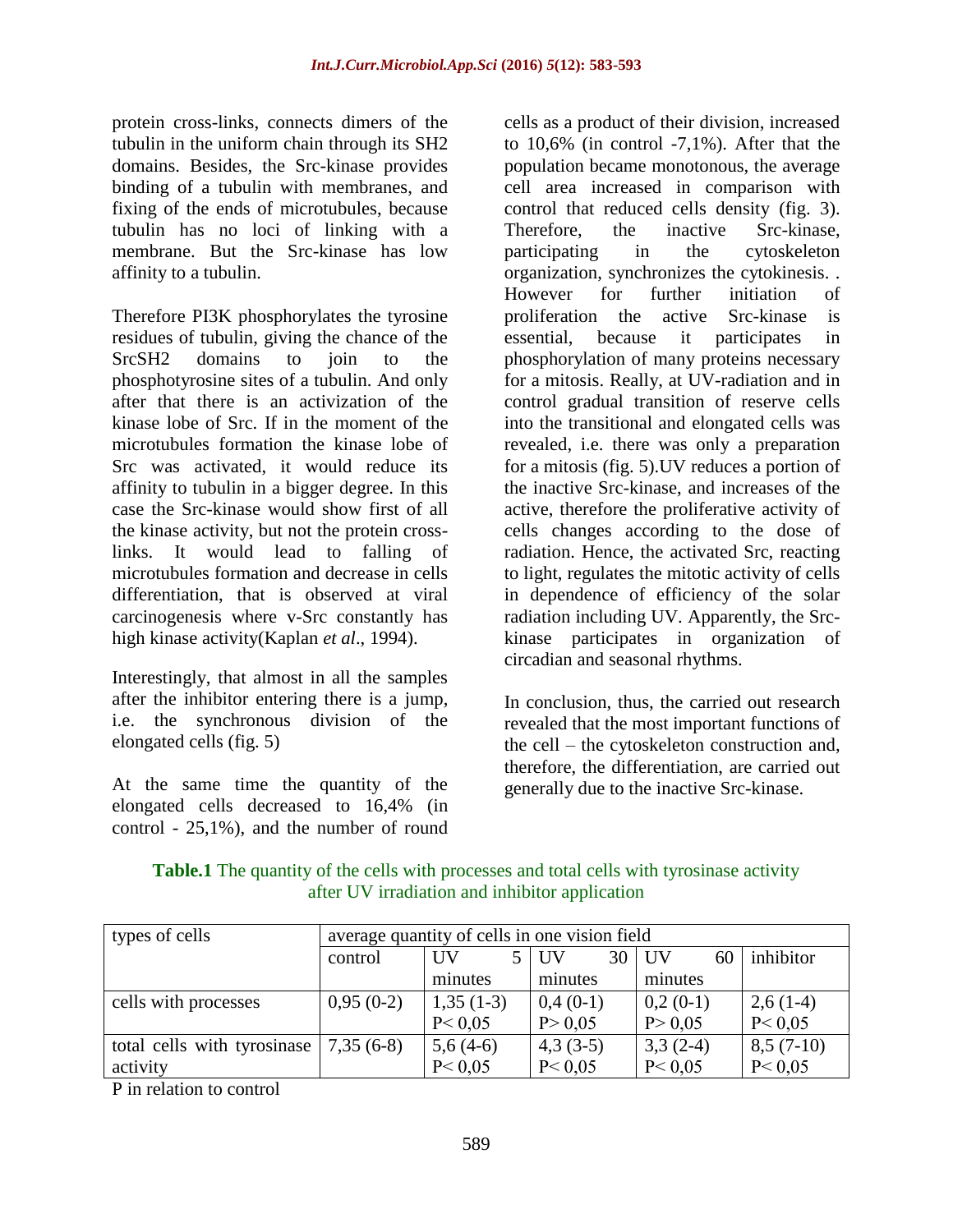





**Fig.3** The fluctuations of cells area at UV-radiation and inhibitor in comparison with control

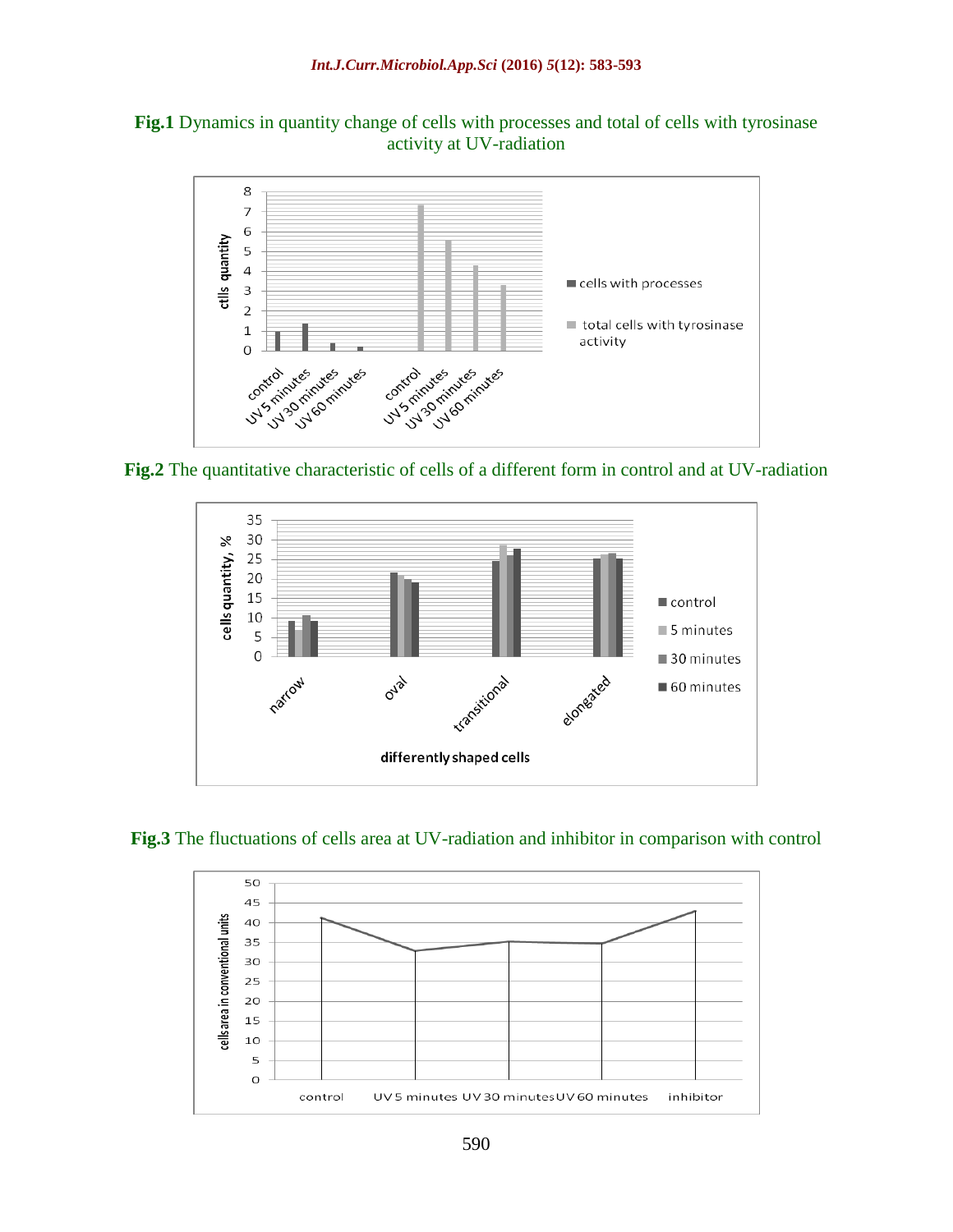



**Fig.5** The quantitative characteristic of Hep2cells population after inhibitor entering and UVradiation..



Besides the inactive Src-kinase is necessary for melanogenesis. Therefore when tyrosinase synthesis strengths, the portion ofthe inactive Src-kinase will decrease, therefore the formation of a cytoskeleton and a differentiation of cells will suffer.Decrease in a portion ofthe inactive Src-kinase at short UV-radiation generally depends on the UV oxidizing properties. It leads to short-term strengthening of cytoskeleton formation in cells, and then to reduction of proliferative activity of cambial cells which number falls, and to aggravation of cancer process.

During the increase of UV influence time, except an oxidative stress there is the activization of tyrosinase synthesis which reduces a part of the inactive Src-kinase in the cells even more, and thus indirectly competes with a cytoskeleton for the inactive Src-kinase. It leads to qualitatively new phenotype of population: the proliferative activity and malignancy of the cells sharply increase due to decrease of the maturing of cells; at the same time violations begin to be revealed in the earliest offspring of the cambial cells.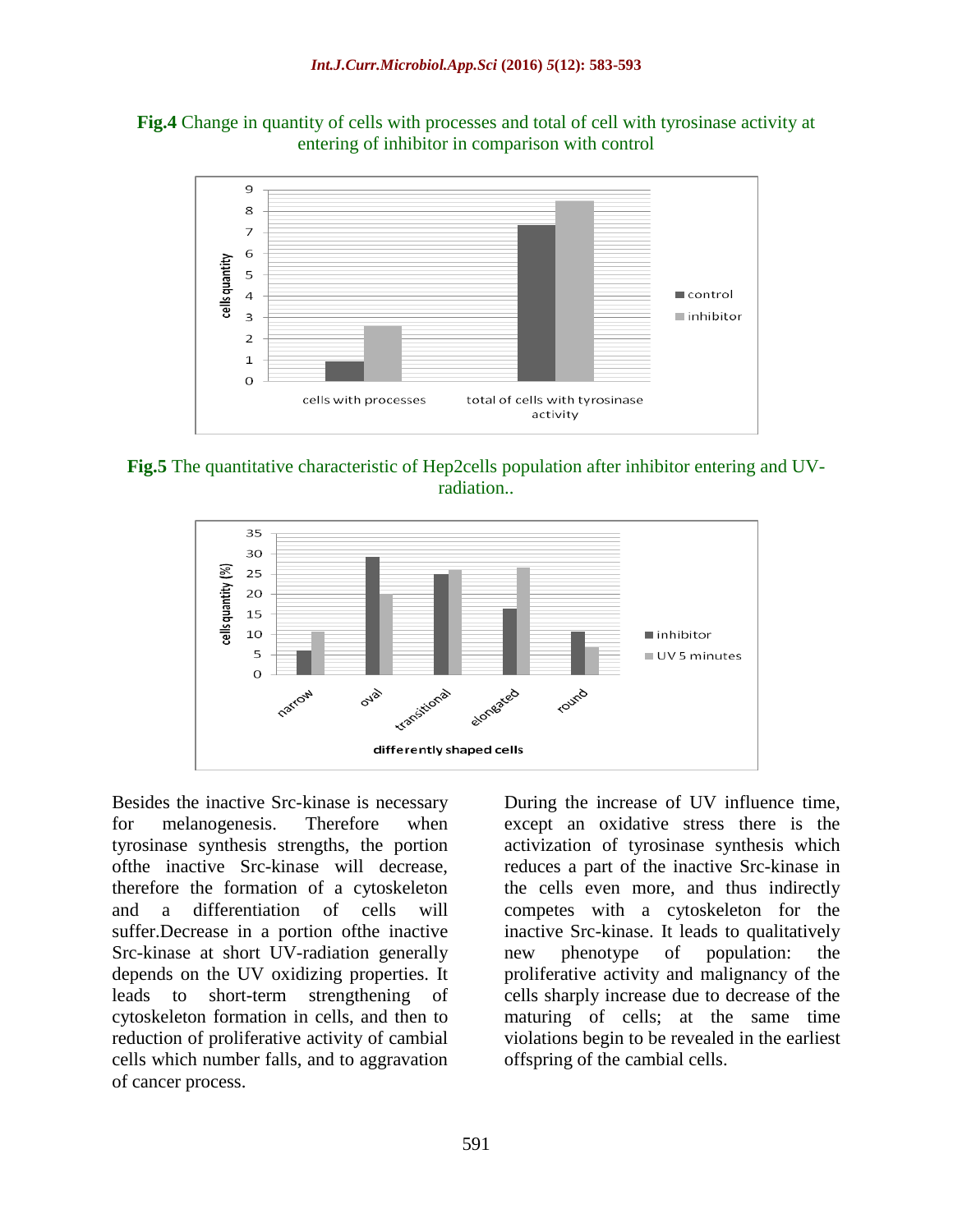The present study showed earlier that in the cancer development the decrease in cambial cells quantity to 6 in a morphofunctional zone plays the main role among the local factors. In the melanoma development the main starting moment is the hyperactivity of tyrosinase at normal quantity of cambial cells.

Apparently, the mechanism of sharp strengthening of tyrosinase synthesis at rather high dose of radiation leading to considerable decrease in the portion of the inactive Src-kinase in the cells and, therefore, violation of the differentiation can be considered as a key in melanoma development.

## **References**

- Aikawa, R., Komuro, I., Yamazaki, T., Zou Y., Kudoh S., Tanaka M., Shiojima I., Hiroi Y., Yazaki Y. 1997.Oxidative stress activates extracellular signalregulated kinases through Src and Ras in cultured cardiac myocytes of neonatal rats. *J. Clin. Invest.*, 100(7), 1813-1821.
- Arthur, W.T., Petch, L.A., Burridge, K. 2000. Integrin engagement suppres sesRhoA activity via a c\_Src\_dependent mechanism. *Curr. Biol.,* 10(12), 719-722.
- Borshchevskaya, M.I., Vasil'eva, S.M. 1999. Development of ideas of melanin pigments biochemistry and pharmacology. *Biomeditsinskaya himiya.,* 45(1), 13-23.
- Breitenlechner, Ch.B., Kairies, N.A., Honold, K,. Scheiblich, S., Koll, H, Greite, E., Koch, S, Schafer, W., Huber, R., Engh, R.A. 2005. Crystal structures of active Src kinase domain complexes. *JMB,* 353(2): 222-231.
- Brunton, V.G., MacPherson, I.R.., Frame, M.C. 2004. Cell adhesion receptors,

tyrosine kinases and actin modulators: a complex three-way circuity. *Biochim. Biophys. Acta,* 1692(2-3), 121-144.

- Burova, E.B., Gonchar, I.V., Nikolsky, N.N. 2003. Stat1 and stat3 activation by oxidative stress in A431 cells involves src-dependent EGF receptor tranactivation. *Tsitologiya,* 45(5), 466- 477.
- Chentsov, Y.S. 2005. Introduction in the cellular biology (in Russian). Moscow «Akademkniga».
- Devary, Y., Gottlieb, R.A., Smeal, T., Karin, M. 1992. The mammalian ultraviolet response is triggered by activation of Src tyrosine kinases. *Cell*, 71(7), 1081-1091.
- Gubler, E.V., Genkin, A.A. 1973. Nonparametric criteria in medicalbiological researches. Meditcina.
- Kaplan, K.B., Bibbibs, K.B., Swedlow, J.R., Arnaud, M., Morgan, D.O., Varmus, H.E. 1994. Association of the aninoterminal half of the c-SRC with focal adhesions alters their properties and is regulated by phosphorylation of tyrosine 527. *The EMBO J.,* 13(20), 4745-4756.
- Mallozzi, C., Di Stasi, M., Minetti, M. 2001. Peroxynitrite-dependent activation of src tyrosine kinases lyn and hck in erithrocytes is under mechanistically different pathways of redox control, *Free Radical Biol. Med.,* 30(10),1108- 1117.
- NetrunenkoI, Yu., Ignatiev, D.V. 2007. Hyperpigmentation: the problems and the ways of their solution. Dermatologiya. Prilozhenie k zhurnalu Consilium Medicum, 2, 50-57.
- Riley, P.A. 1993. Mechanistic aspects of the control of tyrosinase activity, *Pigment cell Res*., 6: 182-185.
- Sichun Yang, Benoit Roux. 2008. Src kinase conformational activation: